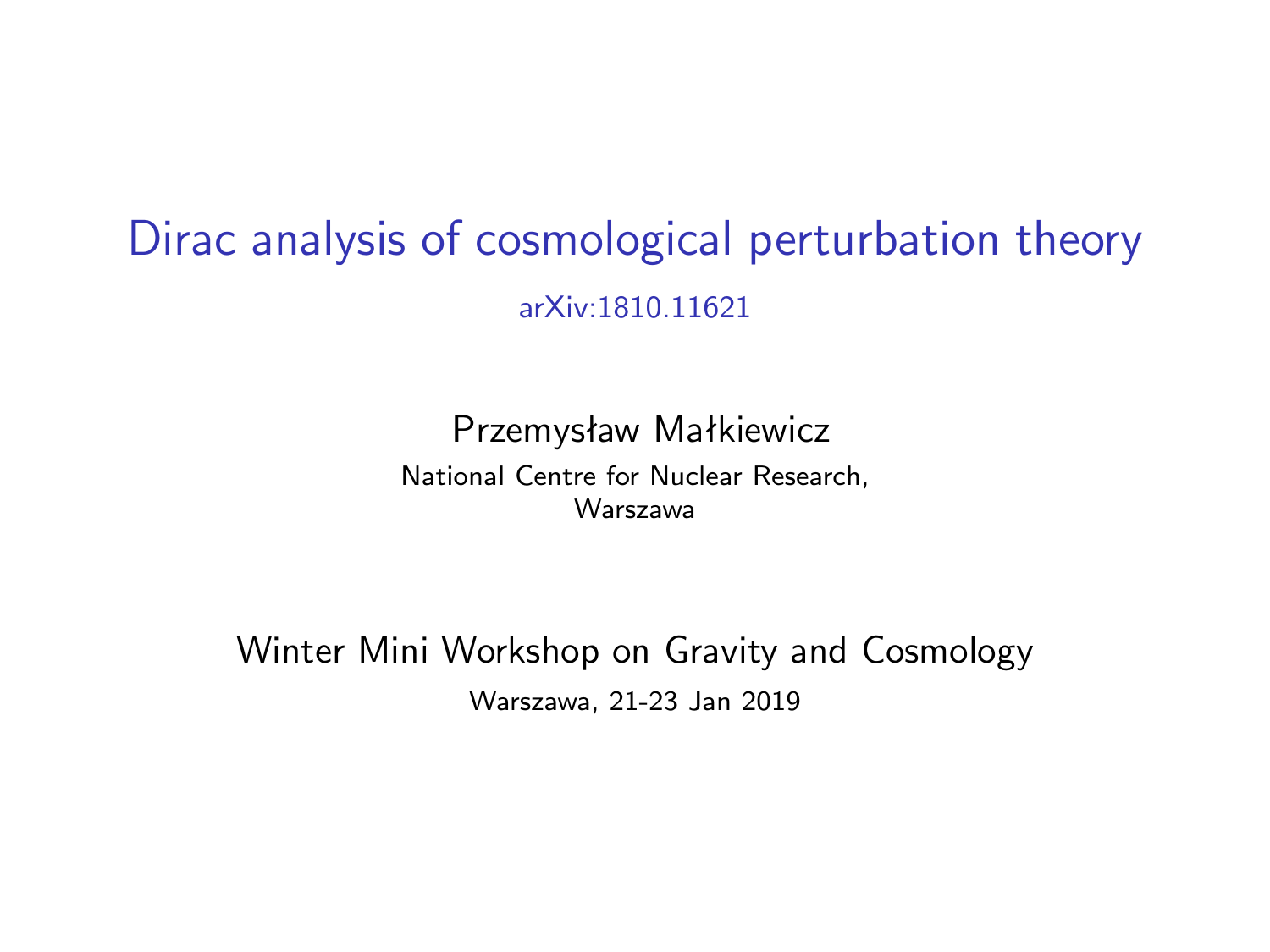## **Motivation**

Cosmological perturbation theory, applicable to early universe,

- $\triangleright$  deals with the dynamics of linear perturbations to the FLRW universe
- $\triangleright$  admits the gauge group of linear space-time diffeomorphisms (the issue of coordinate dependence)
- $\triangleright$  within the canonical formalism we have a standard set of concepts to handle gauge symmetries such as first-class constraints, gauge fixing conditions, gauge invariant quantities, Dirac brackets, canonical isomorphisms between gauge-fixed surfaces. . . (Dirac procedure)
- $\triangleright$  the knowledge of the canonical gauge-invariant quantities and their Hamiltonian dynamics are necessary for canonical quantization
- $\triangleright$  method for handling gauge-fixing conditions is necessary to obtain physical interpretation of the formalism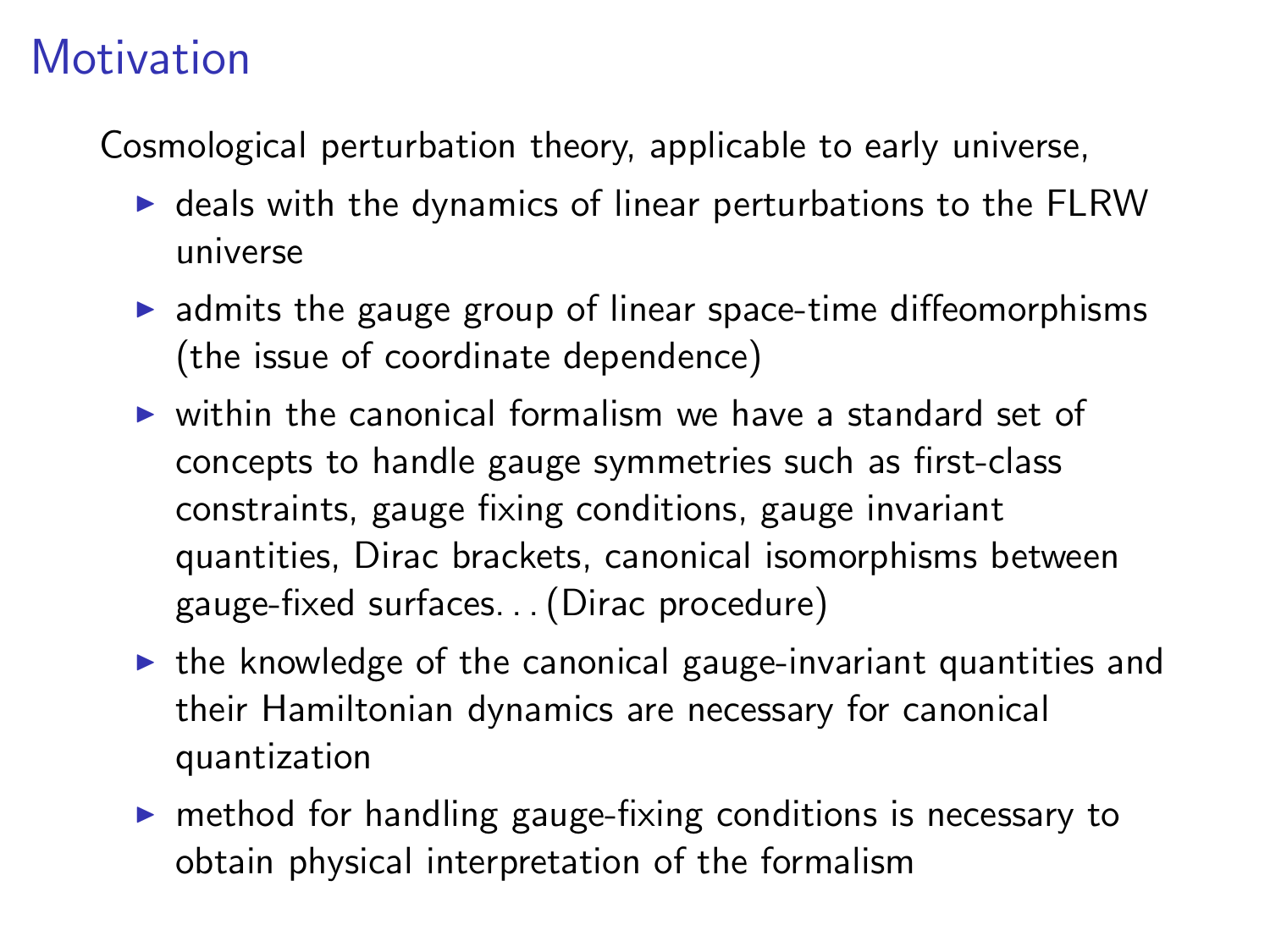### Previous results

The approach by *D. Langlois, CQG 11 389-407 (1994)*:

- $\triangleright$  starts with the ADM canonical formalism
- **EXA** employs a method by *Goldberg, Newman and Rovelli, J Math Phys 32(10) (1991)* inspired by the Hamilton-Jacobi theory
- $\triangleright$  makes a canonical transformation that separates physical DOFs from gauge DOFs in the kinematical phase space
- $\triangleright$  provides an efficient computation of the physical Hamiltonian (in terms of physical DOFs) as e.g. the curvature term vanishes (a gauge quantity)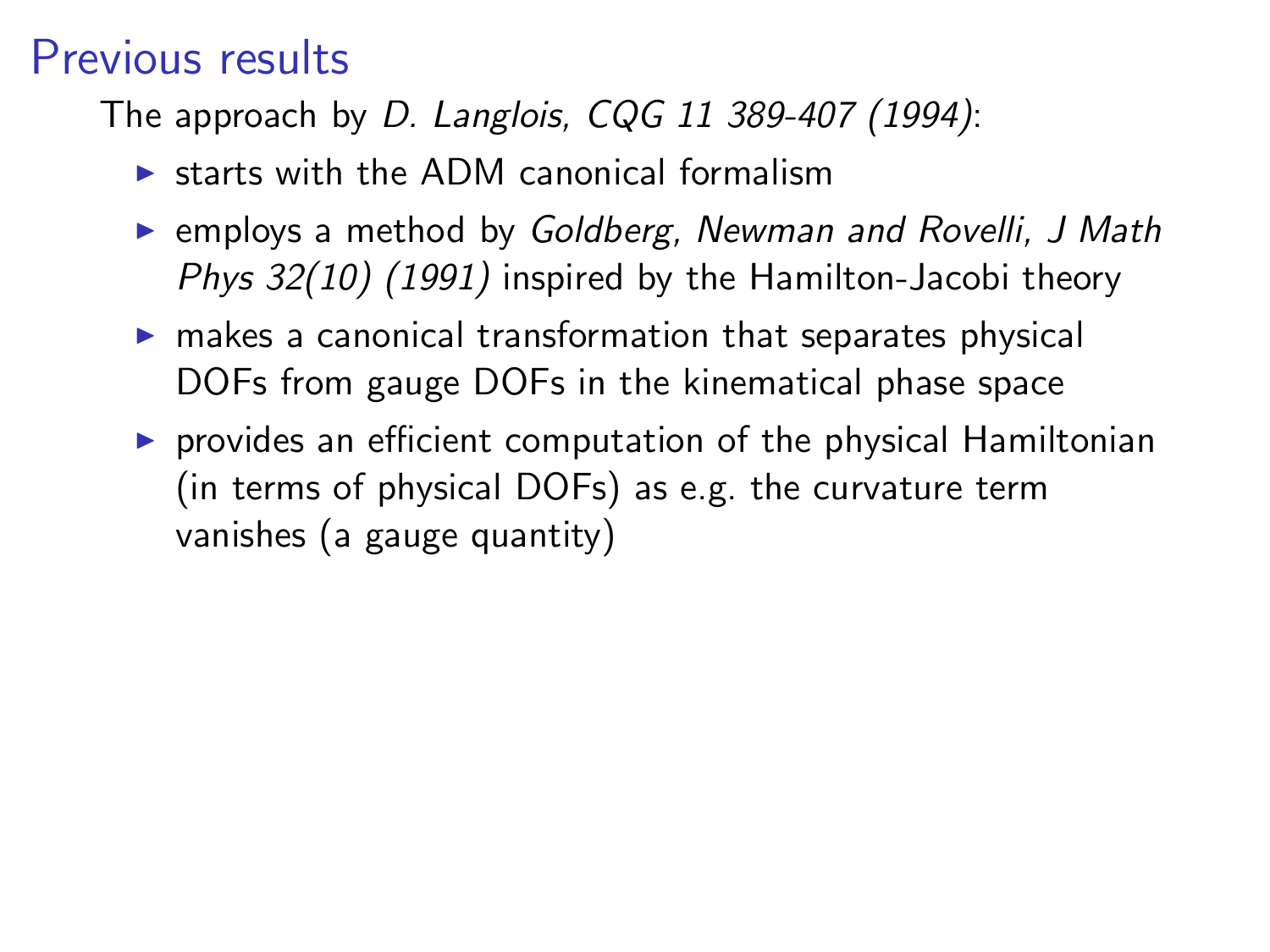#### Previous results

The approach by *D. Langlois, CQG 11 389-407 (1994)*:

- $\triangleright$  starts with the ADM canonical formalism
- **EXA** employs a method by *Goldberg, Newman and Rovelli, J Math Phys 32(10) (1991)* inspired by the Hamilton-Jacobi theory
- $\triangleright$  makes a canonical transformation that separates physical DOFs from gauge DOFs in the kinematical phase space
- $\triangleright$  provides an efficient computation of the physical Hamiltonian (in terms of physical DOFs) as e.g. the curvature term vanishes (a gauge quantity)

In this talk, I will present a "new" approach:

- $\triangleright$  based on the Dirac procedure for constrained systems
- $\triangleright$  it not only identifies the gauge-invariant variables but also uses them to establish the relation between different gauge-fixing conditions (which give them physical meaning)
- $\triangleright$  gives a quick derivation of the physical Hamiltonian and this has a simple explanation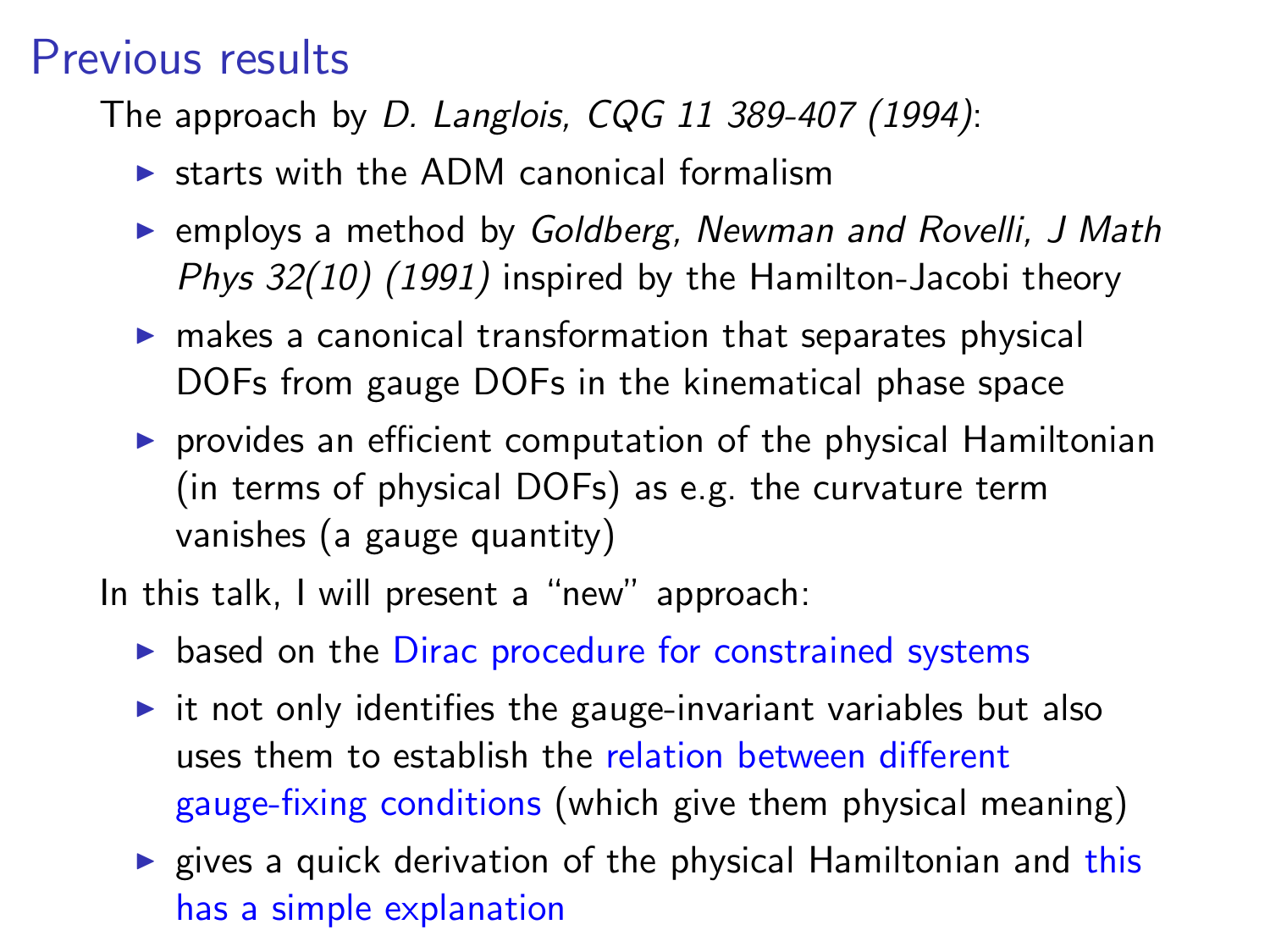#### ADM + Schutz formalism

Gravity + perfect fluid  $(p = w\rho)$ ,

$$
\mathbf{H} = \int_{\Sigma} (N\mathcal{H}_0 + N^a \mathcal{H}_a) d^3x, \quad (q_{ab}, \pi^{ab}, \phi, p^{\phi}), \text{ where}
$$

$$
\mathcal{H}_0 = \underbrace{\sqrt{q} \left( -{}^3R + q^{-1} (\pi_a{}^b \pi_b{}^a - \frac{1}{2} \pi^2) \right)}_{\mathcal{H}_{g,0}} + \underbrace{\frac{(p^{\phi})^2}{\sqrt{q} K \alpha \mu^{\alpha-2}} - \sqrt{q} K \mu^{\alpha}}_{\mathcal{H}_{f,0}},
$$
\n
$$
\mathcal{H}_a = \underbrace{-2D_b \pi_a{}^b}_{\mathcal{H}_{g,a}} + \underbrace{p^{\phi} \phi_{a,a}}_{\mathcal{H}_{f,a}}.
$$

The fluid pressure:  $p(\mu) = K\mu^{\alpha}, \alpha = \frac{w+1}{w}$ . The fluid's flow:  $U_{\nu} = \mu^{-1} \phi_{,\nu}$ , where  $\frac{1}{N} \phi_{,0} = \frac{\rho^{\phi}}{\sqrt{q} K \alpha \mu^{\alpha-2}} + \frac{N^3}{N}$  $\frac{N^2}{N}\phi_{,a}$ . The Hamiltonian:  $\mathcal{H}_{f,0} = \sqrt{q} \cdot \rho \big|_{t=const}, \quad \mathcal{H}_{f,a} = -N \sqrt{q} (\rho_0 + p) U^0 U_a.$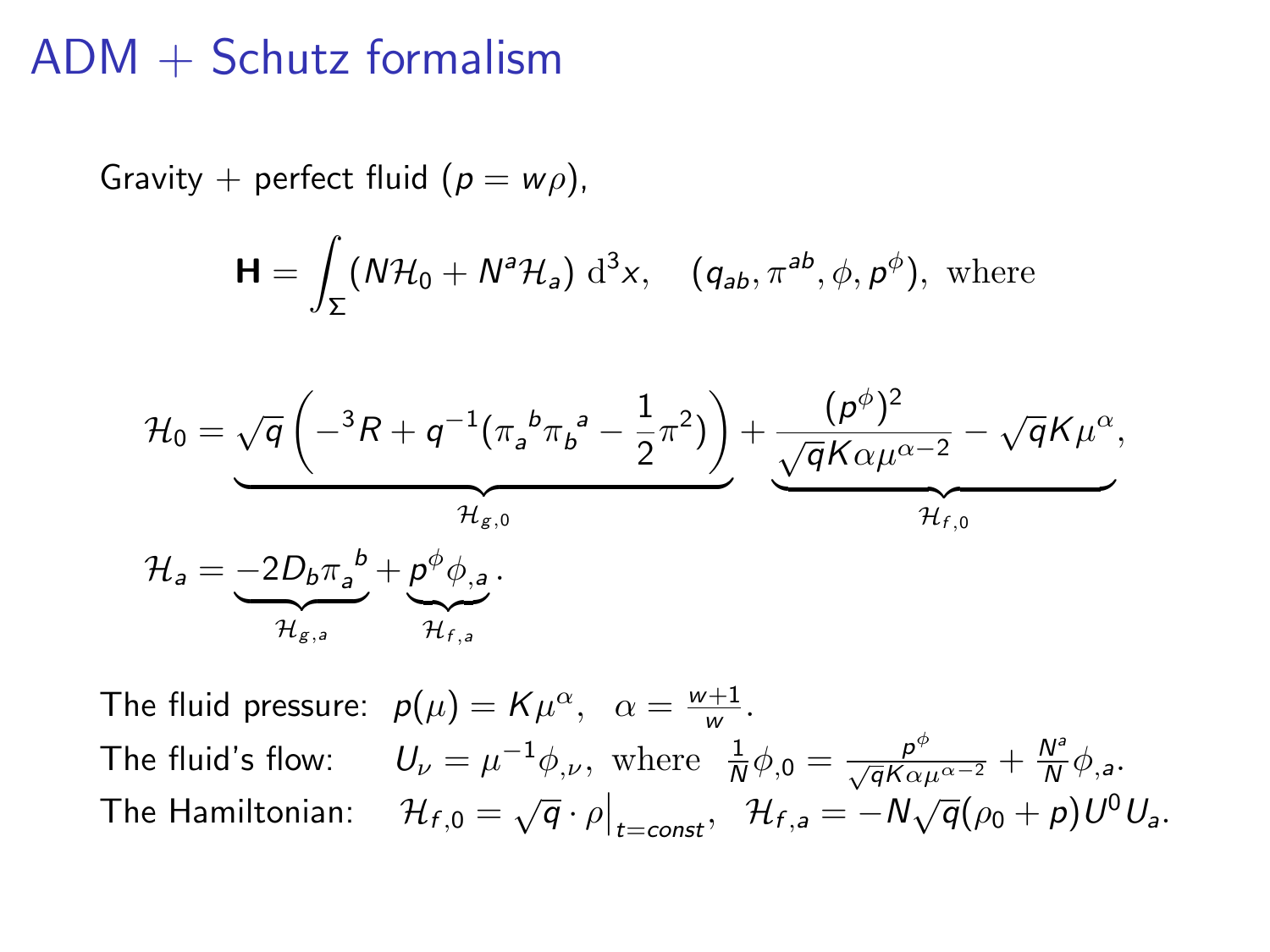### Expansion of  $ADM + Schutz$  formalism

 $FLRW + perturbations split:$ 

$$
\delta q_{ab}=q_{ab}-a^2\delta_{ab},\ \ \delta\pi^{ab}=\pi^{ab}-\frac{1}{3}p\delta^{ab},\ \ \delta\phi=\phi-\bar{\phi},\ \ \delta p^{\phi}=p^{\phi}-\bar{p}^{\phi},
$$

$$
a^2 = \int \frac{q_{ab}\delta^{ab}}{3} d^3x, \quad p = \int \pi^{ab}\delta_{ab} d^3x, \quad \bar{\phi} = \int \phi d^3x, \quad \bar{p}^{\phi} = \int p^{\phi} d^3x,
$$

The Poisson brackets:

$$
\{\delta\phi(x), \delta p^{\phi}(x')\} = \delta^{3}(x - x'), \quad \{\delta q_{ab}(x), \delta \pi^{cd}(x')\} = \delta_{(a}^{c} \delta_{b)}^{d} \delta^{3}(x - x'),
$$

$$
\{\bar{\phi}, \bar{p}^{\phi}\} = 1, \quad \{a^{2}, p\} = 1.
$$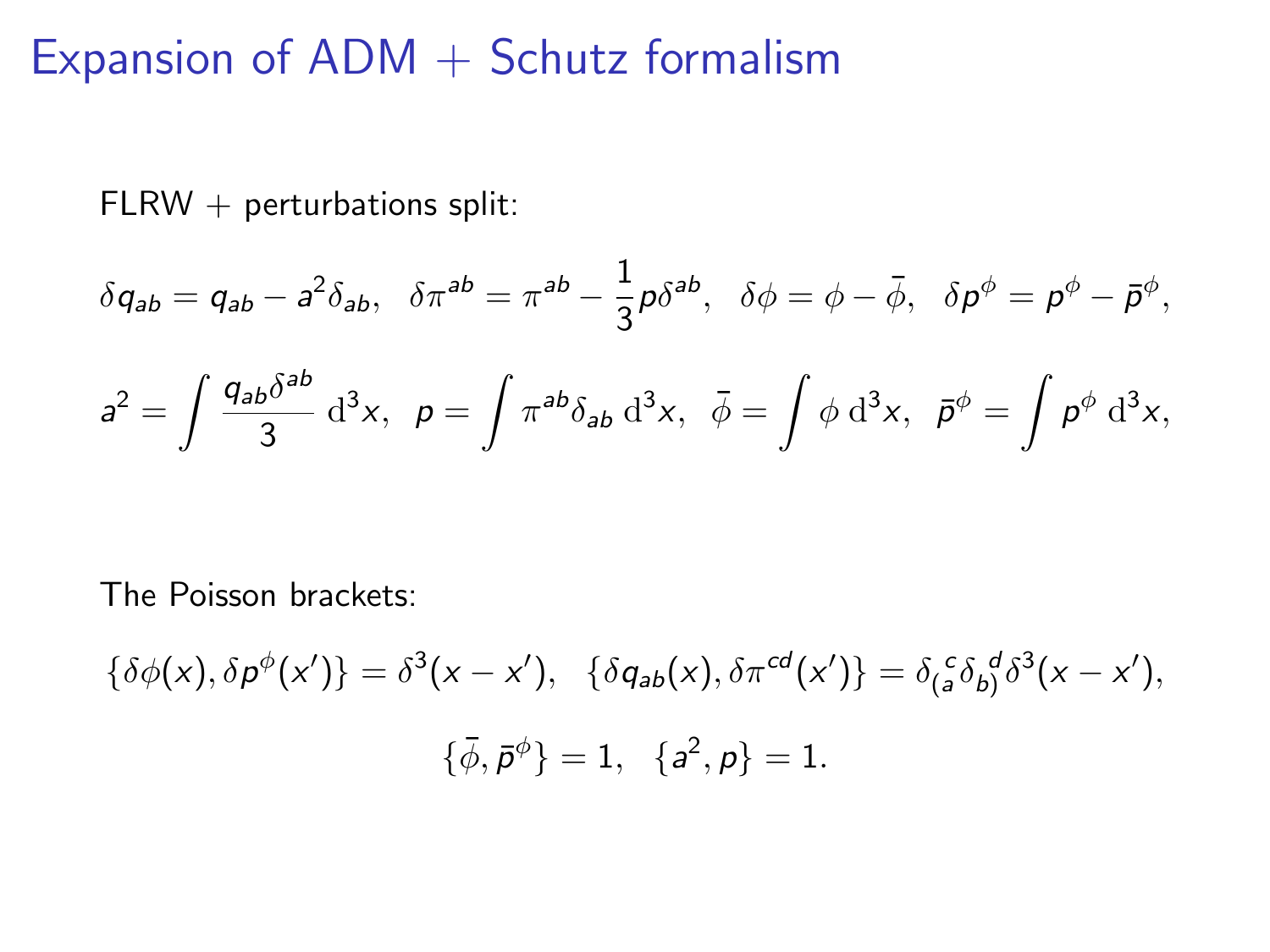#### Canonical cosmological perturbation theory

The total Hamiltonian is a combination of the zero-order constraint, first-order constraints and a nonvanishing second-order term:

$$
\mathbf{H} = N\mathcal{H}_0^{(0)} + \int_{\Sigma} N\mathcal{H}_0^{(2)} + \delta N\delta\mathcal{H}_0 + \delta N^a \delta\mathcal{H}_a
$$

Not an exact gauge system. Time problem at zero order. No time problem at first order.

One explicit formula,

$$
\mathcal{H}_{g,0}|^{(2)} = a\delta\pi_{ab}\delta\pi^{ab} - \frac{1}{2}a(\delta\pi)^2 + \frac{a^{-1}p}{3}\delta\pi^{ab}\delta q_{ab} - \frac{a^{-1}p}{6}\delta\pi\delta q + \frac{5a^{-3}p^2}{72}\delta q_{ab}\delta q^{ab} + \frac{7a^{-3}p^2}{48}(\delta q)^2 + \frac{a^{-3}}{2}\left(\delta q_{ab,ab}\delta q + \frac{3}{2}\delta q_{aa,c}\delta q_{bb,c} - \delta q_{ab,b}\delta q_{ac,c} + \frac{1}{2}\delta q_{ab,c}\delta q_{ab,c}\right).
$$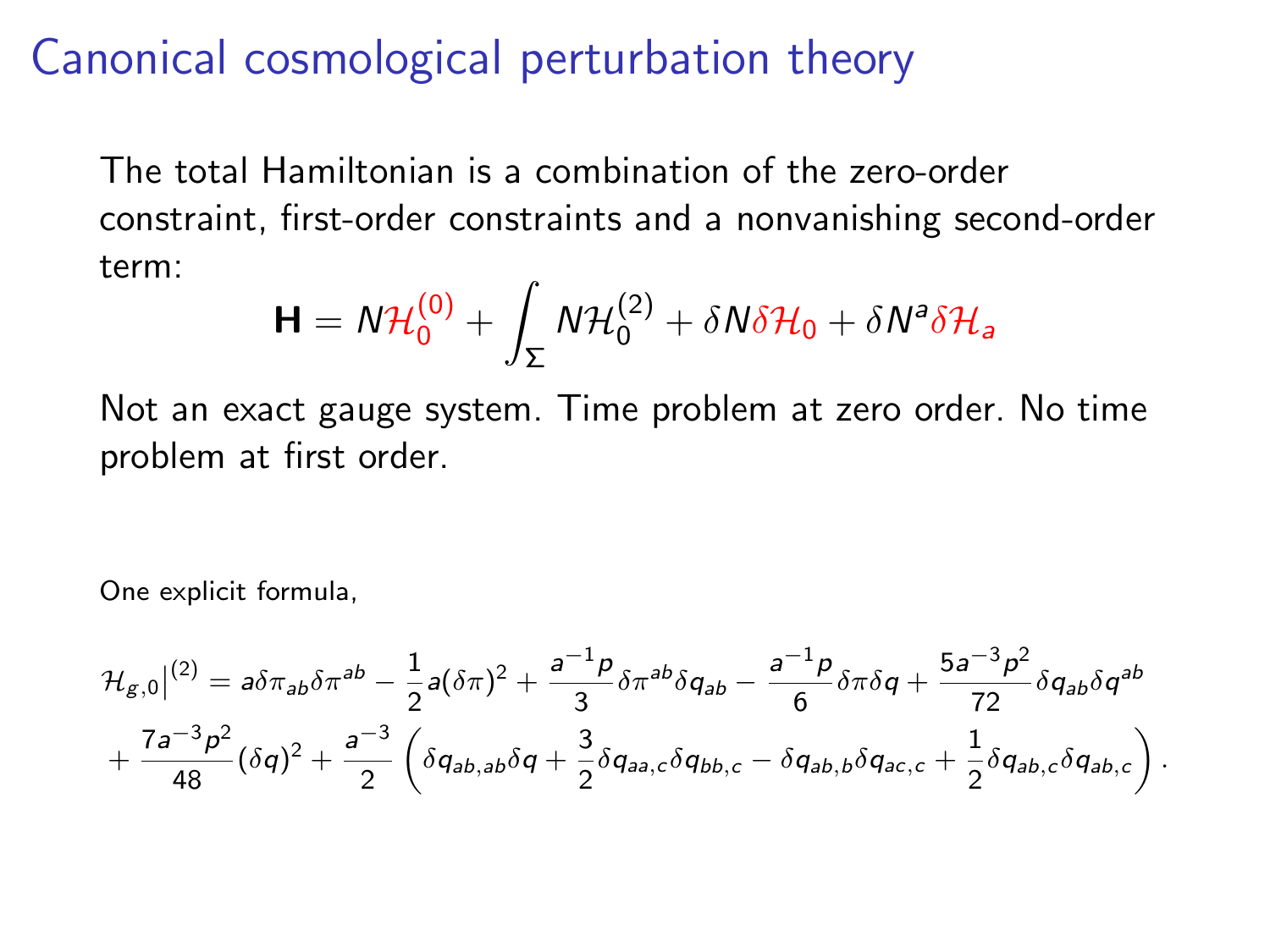### Dirac procedure



Dirac observables D:

$$
\delta \vec{\xi}(D) \approx 0, \quad \delta \vec{\xi}(\cdot) = \{\cdot \, , \int \delta \xi^{\mu} \delta \mathcal{H}_{\mu}\}\
$$

Gauge-fixing conditions " $\delta c_{\mu} = 0$ ":

$$
\text{det} \vert \{ \delta \phi_\mu, \delta \phi_\nu \} \vert \neq 0, \ \ \delta \phi_\mu \in \{ \delta \mathcal{H}_\mu, \delta \mathsf{c}_\mu \}
$$

Determination of  $\delta N$ ,  $\delta N^a$ :

 $\{\delta c_\mu, \mathbf{H}^{(2)}\} \approx \int N\{\delta c_\mu, \mathcal{H}_0^{(2)}\}$  $\{\delta \mathcal{C}_\mu,\delta \mathcal{H}_0\}+\delta \mathcal{N}^{\mathsf{a}}\{\delta \mathcal{C}_\mu,\delta \mathcal{H}_{\mathsf{a}}\}\approx 0,$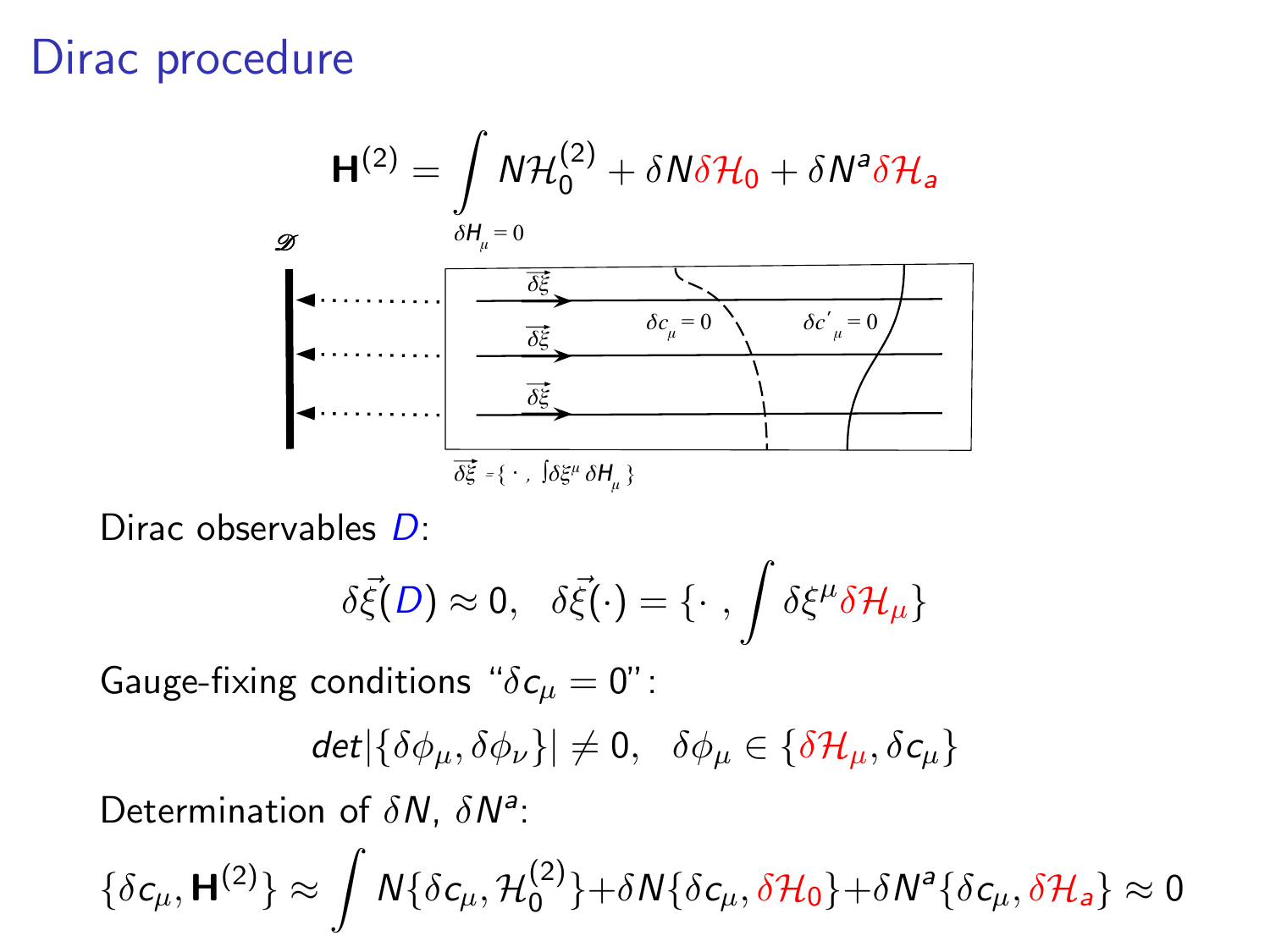### Dirac procedure

Dirac brackets:

$$
\{\cdot,\cdot\}_D = \{\cdot,\cdot\} - \{\cdot,\delta\phi_\mu\} \{\delta\phi_\mu,\delta\phi_\nu\}^{-1} \{\delta\phi_\nu,\cdot\}
$$

Properties:

**1.** 
$$
\{\delta \phi_{\mu}, \cdot \}_D = 0
$$
,  
\n**2.**  $\{D_i, D_j\}_D \approx D_k \approx \{D_i, D_j\}$ ,  
\n**3.**  $\{\cdot, \cdot\}_D = \{\cdot, D_i\} \{D_i, D_j\}^{-1} \{D_j, \cdot\}$ , where  $\{D_j, \delta \phi_{\mu}\} = 0$ .

Reduced Hamiltonian to be used with  $\{\cdot,\cdot\}_D$ :

$$
\mathbf{H}^{(2)} = \int (N\mathcal{H}_0^{(2)} + \delta N\delta\mathcal{H}_0 + \delta N^a \delta\mathcal{H}_a) \bigg|_{\delta\phi_\mu = 0, \ \mu = 1,\dots,8}
$$

$$
=N\int\mathcal{H}_{0}^{(2)}\bigg|_{\delta\phi_{\mu}=0,\ \mu=1,...,8}=N\int\mathcal{H}\left(D\bigg|_{\delta\phi_{\mu}=0,\ \mu=1,...,8}\right)
$$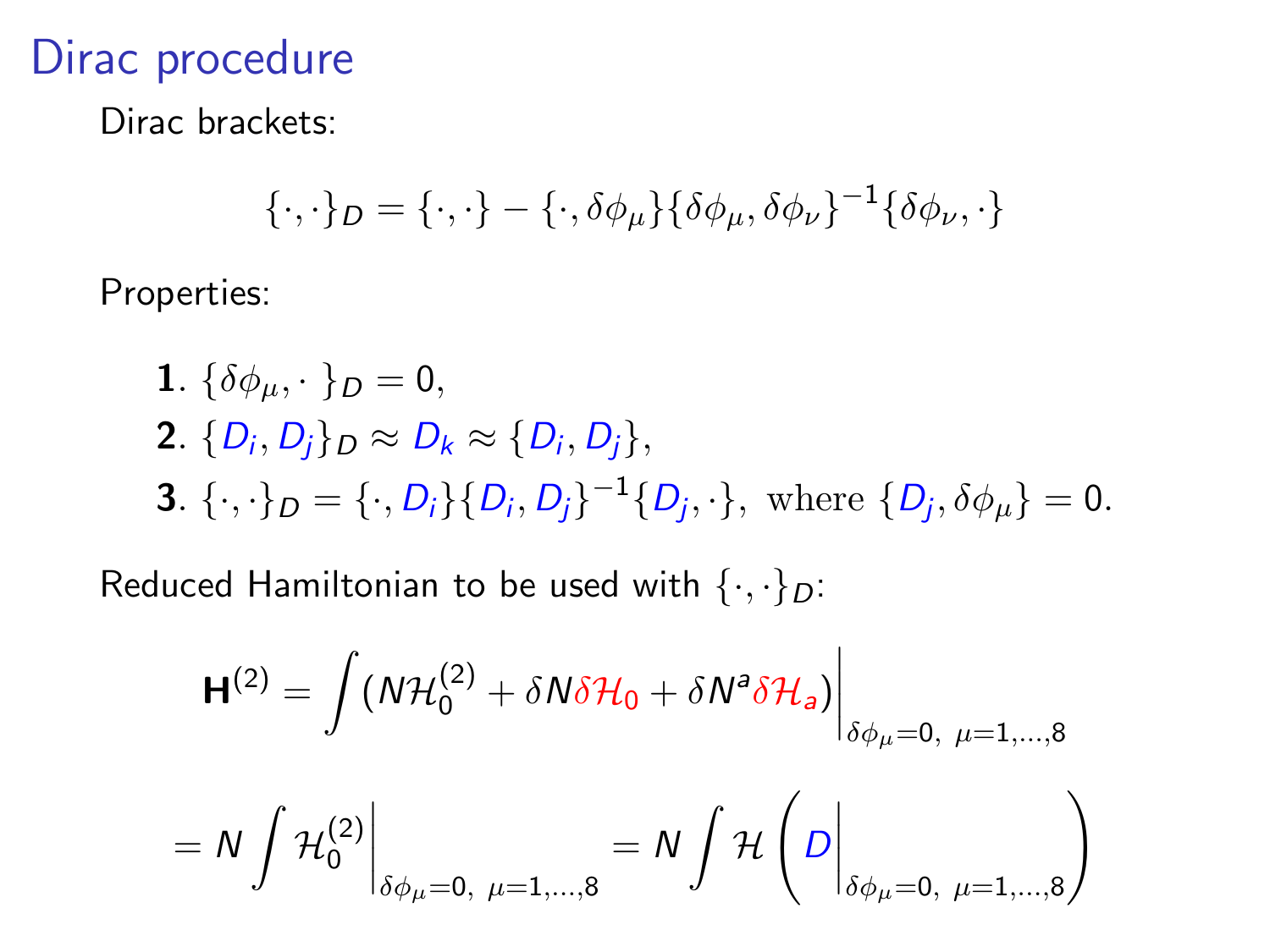### Relation between gauges



Suppose there are two sets of gauge fixing conditions,

$$
\delta c_{\mu}=0\ \ {\rm and}\ \ \delta c'_{\mu}=0,
$$

then, there exists the canonical isomorphism

$$
D_i|_{\delta c_\mu=0}\mapsto D_i|_{\delta c'_\mu=0},
$$

$$
\left\{D_i|_{\delta c_\mu=0}, D_j|_{\delta c_\mu=0}\right\}_D \approx \left\{D_i|_{\delta c'_\mu=0}, D_j|_{\delta c'_\mu=0}\right\}_D \approx \left\{D_i, D_j\right\}.
$$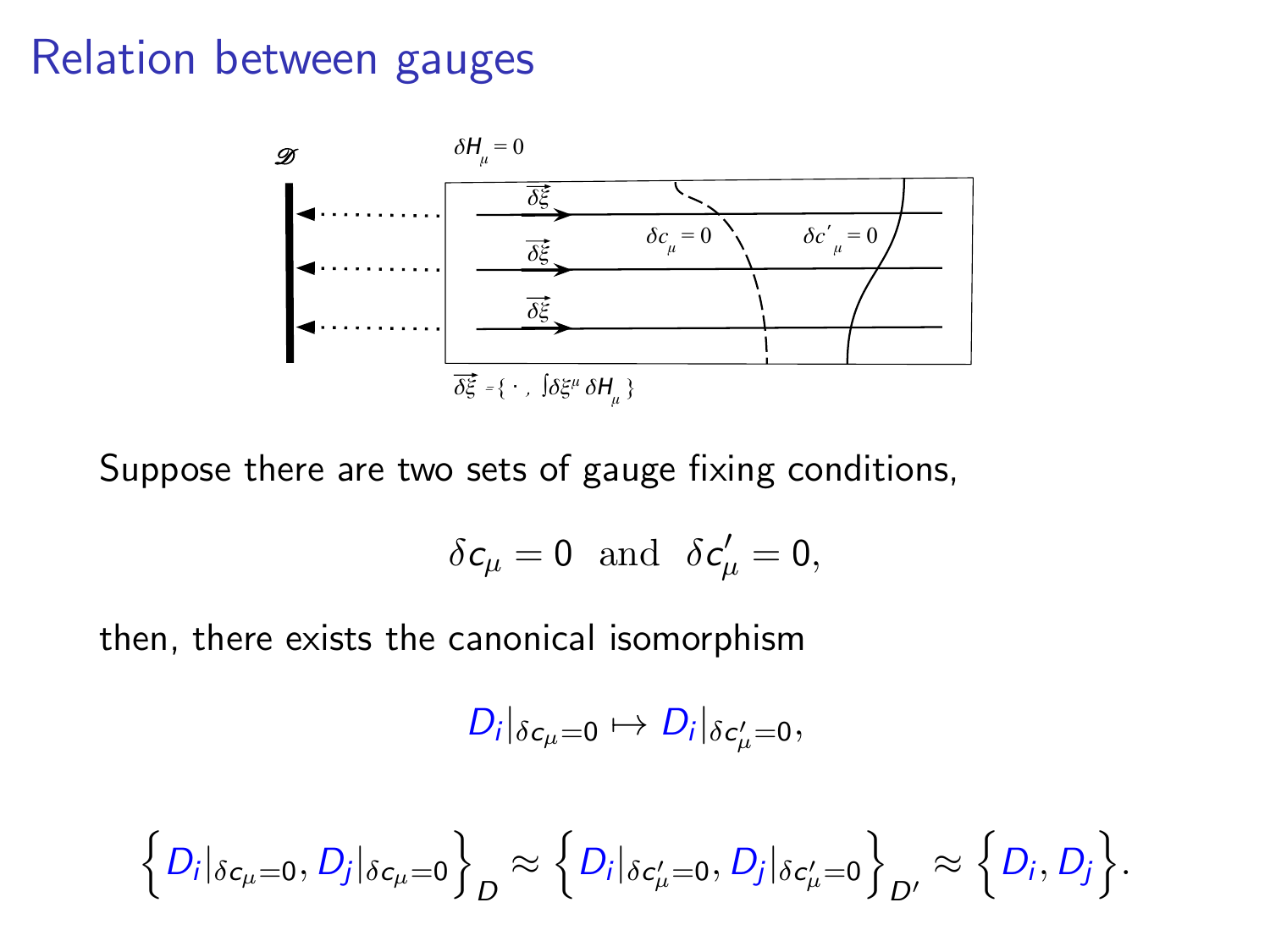## SVT Decomposition

We Fourier-transform the metric perturbations:



SVT decomposition  $(\vec{k}, \vec{v}, \vec{w})$ :

$$
H^{(2)} = \underbrace{\int_{\Sigma} N \mathcal{H}_0^{(2S)} + \delta N \delta \mathcal{H}_0 + \delta N^{\vec{k}} \delta \mathcal{H}_{\vec{k}}}_{scalar part}
$$
\n
$$
+ \underbrace{\int_{\Sigma} N \mathcal{H}_0^{(2V)} + \delta N^{\vec{v}} \delta \mathcal{H}_{\vec{v}} + \delta N^{\vec{w}} \delta \mathcal{H}_{\vec{w}}}_{vector part} + \underbrace{\int_{\Sigma} N \mathcal{H}_0^{(2T)}}_{tensor part}
$$

phase space  $=\mathbb{R}^6$  (scalars)  $\times$   $\mathbb{R}^4$  (vectors)  $\times$   $\mathbb{R}^4$  (tensors)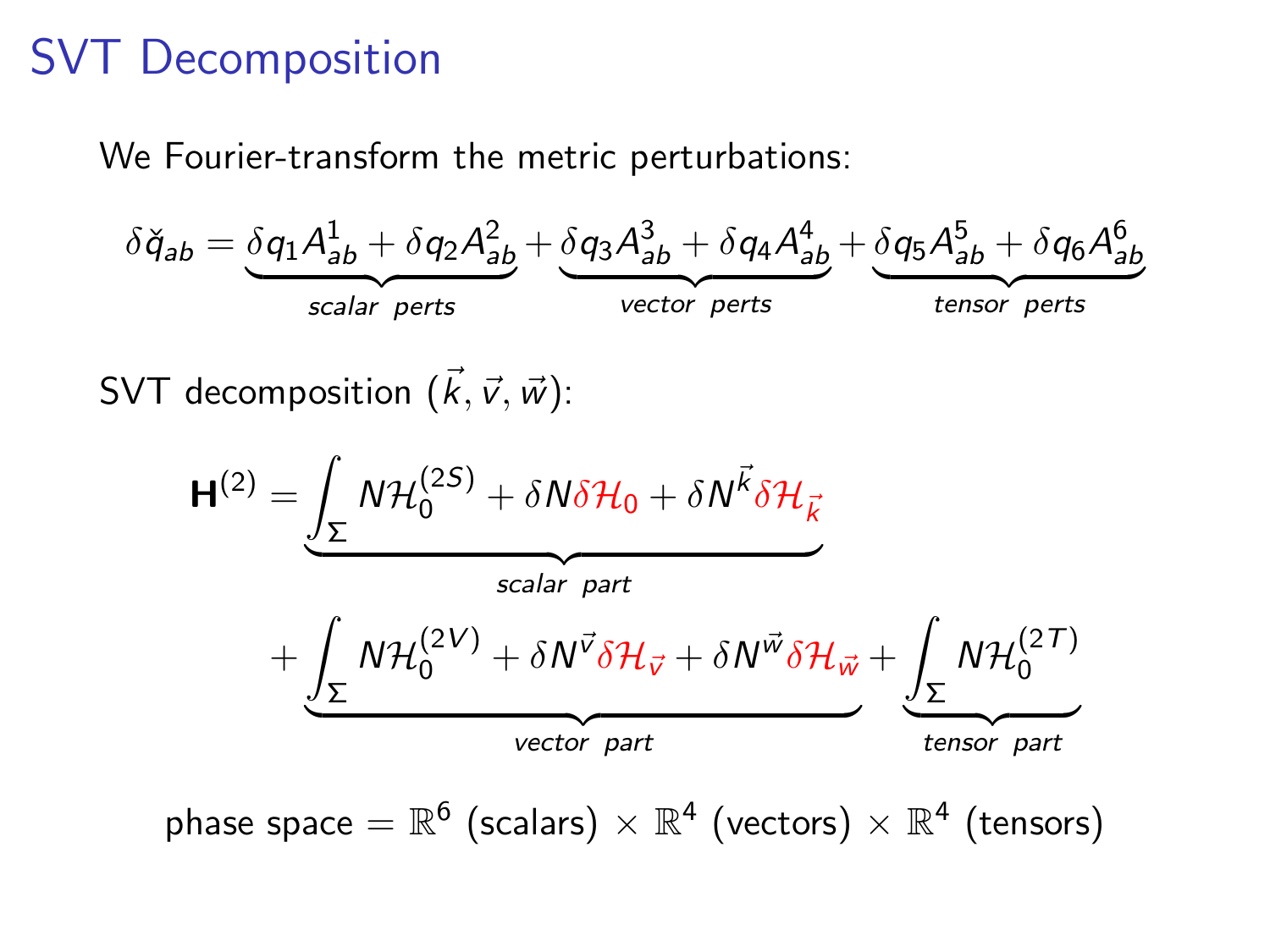Reduced phase space for vector perturbations

The reduced Hamiltonian:

$$
\mathbf{H}_{V}^{(2)} = \int_{\Sigma} N \mathcal{H}_{0}^{(2V)} + \delta N^{\vec{v}} \delta \mathcal{H}_{\vec{v}} + \delta N^{\vec{w}} \delta \mathcal{H}_{\vec{w}}
$$

The phase space:

$$
(\delta q_3, \delta q_4, \delta \pi_3, \delta \pi_4)
$$

The gauge-fixing conditions:

$$
\delta c_{\vec v}=0,\ \delta c_{\vec w}=0\implies \delta q_3=\delta q_4=\delta \pi_3=\delta \pi_4=0.
$$

The consistency condition:

$$
\{\delta c_{\vec{v}}, \mathbf{H}_V^{(2)}\}=0, \ \{\delta c_{\vec{w}}, \mathbf{H}_V^{(2)}\}=0 \ \Rightarrow \ \delta N^{\vec{v}}=0, \ \delta N^{\vec{w}}=0.
$$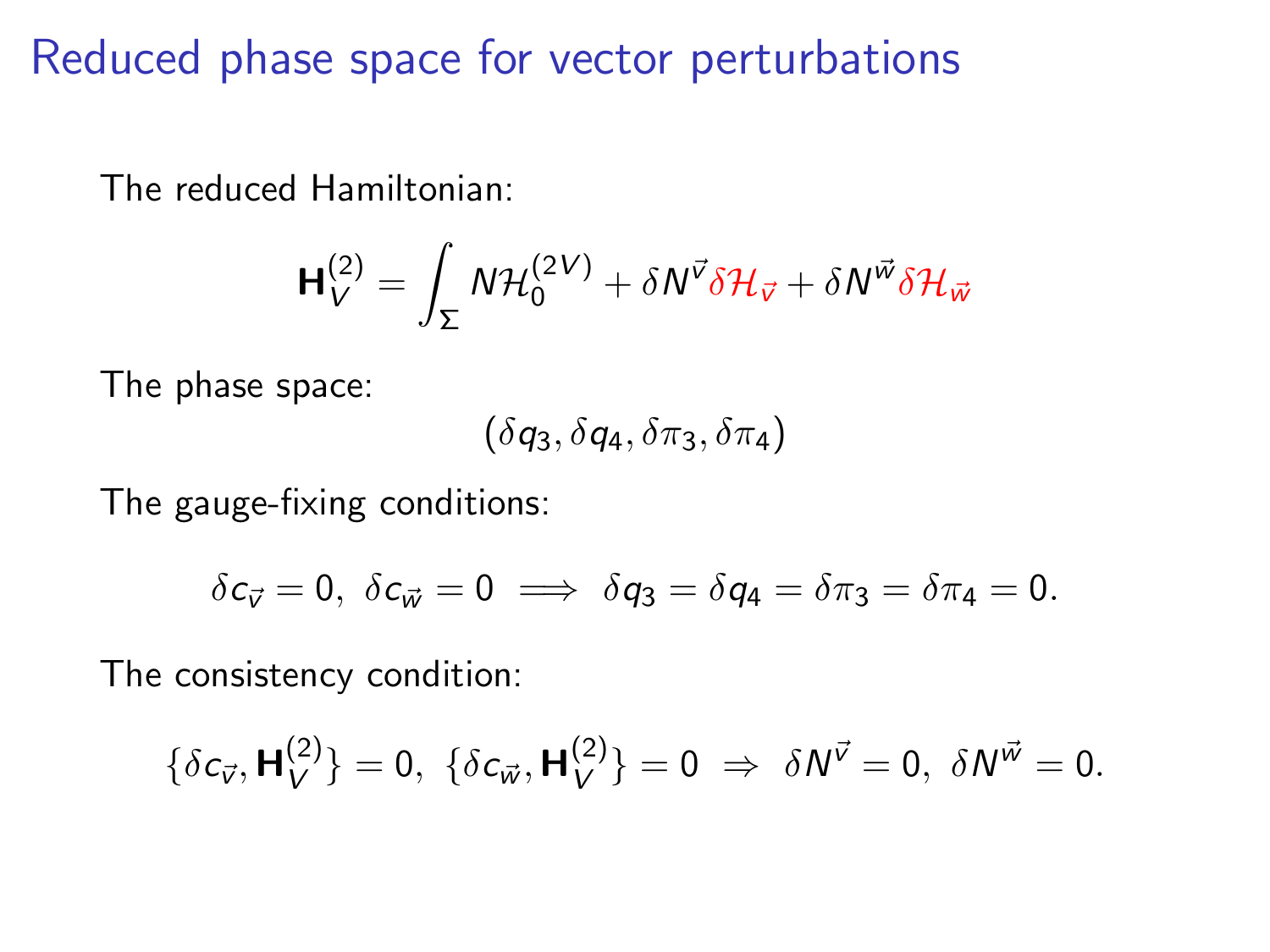### Reduced phase space for scalar perturbations

The reduced Hamiltonian:

$$
\mathbf{H}_{S}^{(2)} = \int N \mathcal{H}_{0}^{(2S)} + \delta N \delta \mathcal{H}_{0} + \delta N \vec{k} \delta \mathcal{H}_{\vec{k}}
$$

Assume  $\delta D =$   $a\delta q_1 + b\delta q_2 + c\delta \pi_1 + d\delta \pi_2 + e\delta \phi + f\delta p^{\phi}$  and insert into

$$
\forall_{\delta\xi^0,\delta\xi^{\vec{k}}} \quad \int \delta\xi^0 \{\delta D,\delta \mathcal{H}_0\} + \int \delta\xi^{\vec{k}} \{\delta D,\delta \mathcal{H}_{\vec{k}}\} \approx 0,
$$

Two basic Dirac observables:

$$
\Phi := \rho^{\phi}\delta\phi + \frac{\alpha}{\alpha - 1}\left(\frac{\rho}{6}\right)(3\delta q_1 - \delta q_2),
$$
  

$$
\Pi := \frac{\delta\rho^{\phi}}{\rho^{\phi}} - \frac{3(\alpha - 1)}{2}a^{-2}\rho^{-1}\rho^{\phi}\delta\phi - \frac{3\alpha}{4}\frac{\delta q_1}{a^2} + \frac{\alpha - 2}{4}\frac{\delta q_2}{a^2},
$$

where  $\{\Phi_{\vec{k}}, \Pi_{-\vec{l}}\} = \delta_{\vec{k},\vec{l}}$  (up to first order).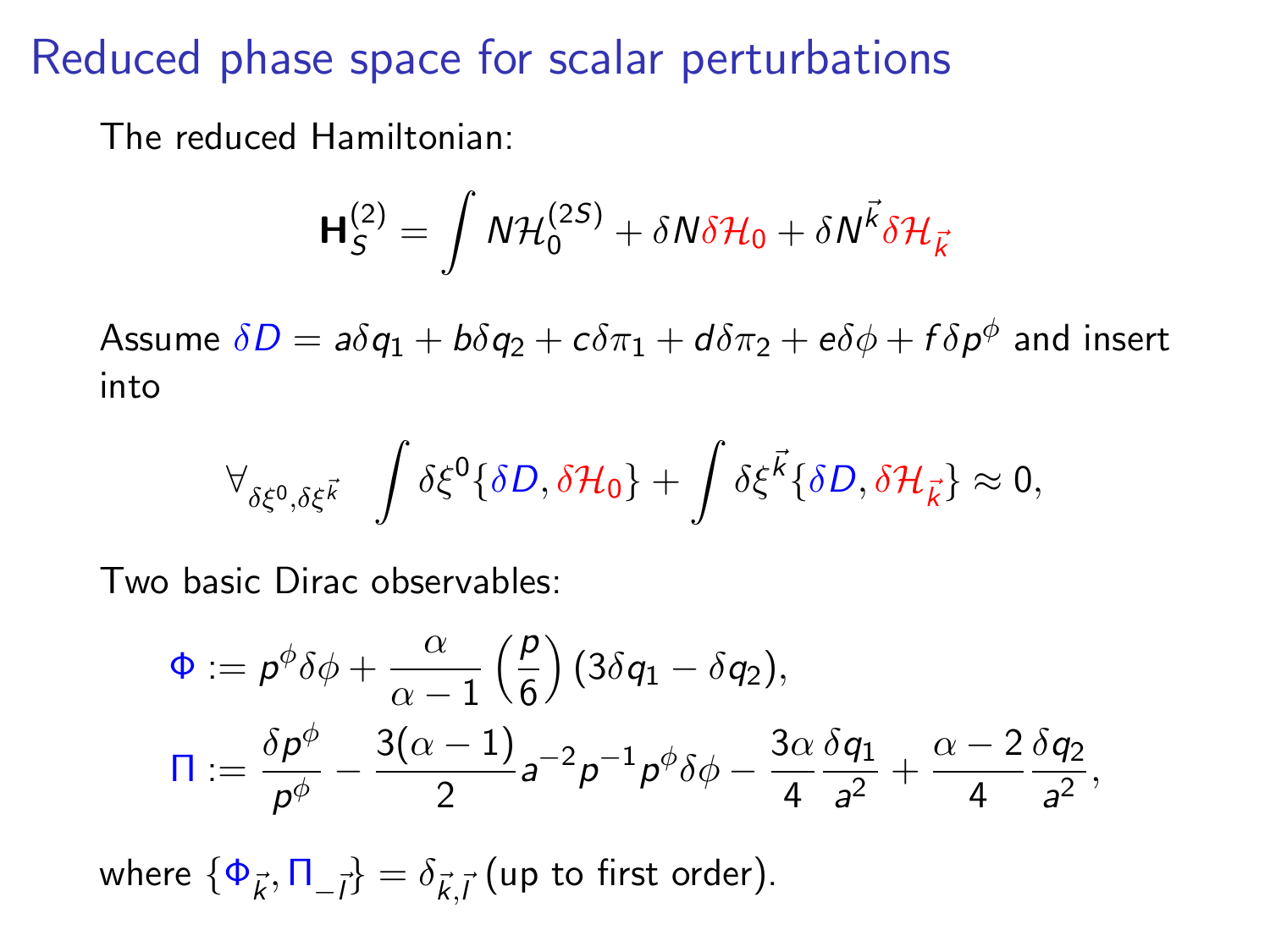#### Physical dynamics

In the *spatially flat slicing* one kills the geometry perturbation:

$$
\delta c_1:=\delta q_1,\ \ \delta c_2:=\delta q_2,
$$

so that

$$
\left.H^{(2)}\right|_{\delta c_1=\delta c_2=\delta \mathcal{H}_0=\delta \mathcal{H}_{\vec{k}}=0}=\left.N\int \mathcal{H}_0^{(2S)}\right|_{\delta c_1=\delta c_2=\delta \mathcal{H}_0=\delta \mathcal{H}_{\vec{k}}=0}(\delta \phi,\delta p^\phi),
$$

where  $\{\delta\phi,\delta{\pmb{\rho}}^\phi\}_{\pmb{D}}=\{\delta\phi,\delta{\pmb{\rho}}^\phi\}=1$  and the curvature term vanishes. Finally,

$$
\mathbf{H}_{phys} = N \int \left( \frac{\alpha a \rho^2}{12(\alpha - 1)^2} \Pi \big|_{\delta c_1 = 0 = \delta c_2}^2 + \frac{3(\alpha - 1)}{\alpha} \frac{a^{-3} k^2}{\rho^2} \Phi \big|_{\delta c_1 = 0 = \delta c_2}^2 \right),
$$

where

$$
\Pi|_{\delta c_1=0=\delta c_2}=\frac{\delta p^\phi}{p^\phi}-\frac{3(\alpha-1)}{2}a^{-2}p^{-1}p^\phi\delta\phi,\quad \Phi|_{\delta c_1=0=\delta c_2}=p^\phi\delta\phi.
$$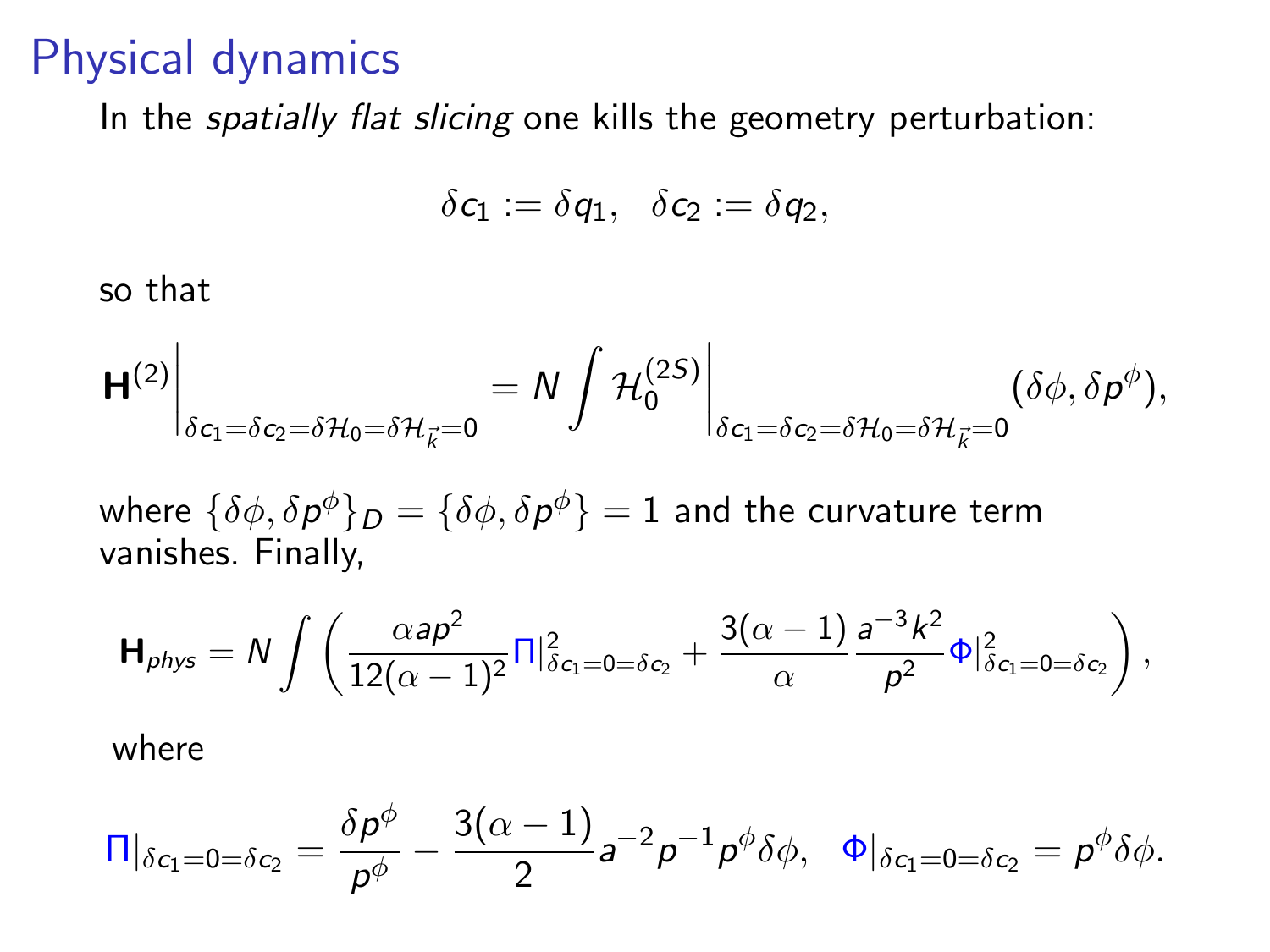### Relation between gauges



Suppose there are two sets of gauge fixing conditions,

$$
\delta c_{\mu}=0\text{ and }\delta c'_{\mu}=0,
$$

then, there exists the canonical isomorphism

$$
\Phi|_{\delta c_{\mu}=0}\mapsto \Phi|_{\delta c'_{\mu}=0},\ \ \, \Pi|_{\delta c_{\mu}=0}\mapsto \Pi|_{\delta c'_{\mu}=0},
$$

$$
\left\{\Phi|_{\delta c_{\mu}=0},\Pi|_{\delta c_{\mu}=0}\right\}_{D}\approx \left\{\Phi|_{\delta c'_{\mu}=0},\Pi|_{\delta c'_{\mu}=0}\right\}_{D'}\approx \left\{\Phi,\Pi\right\}.
$$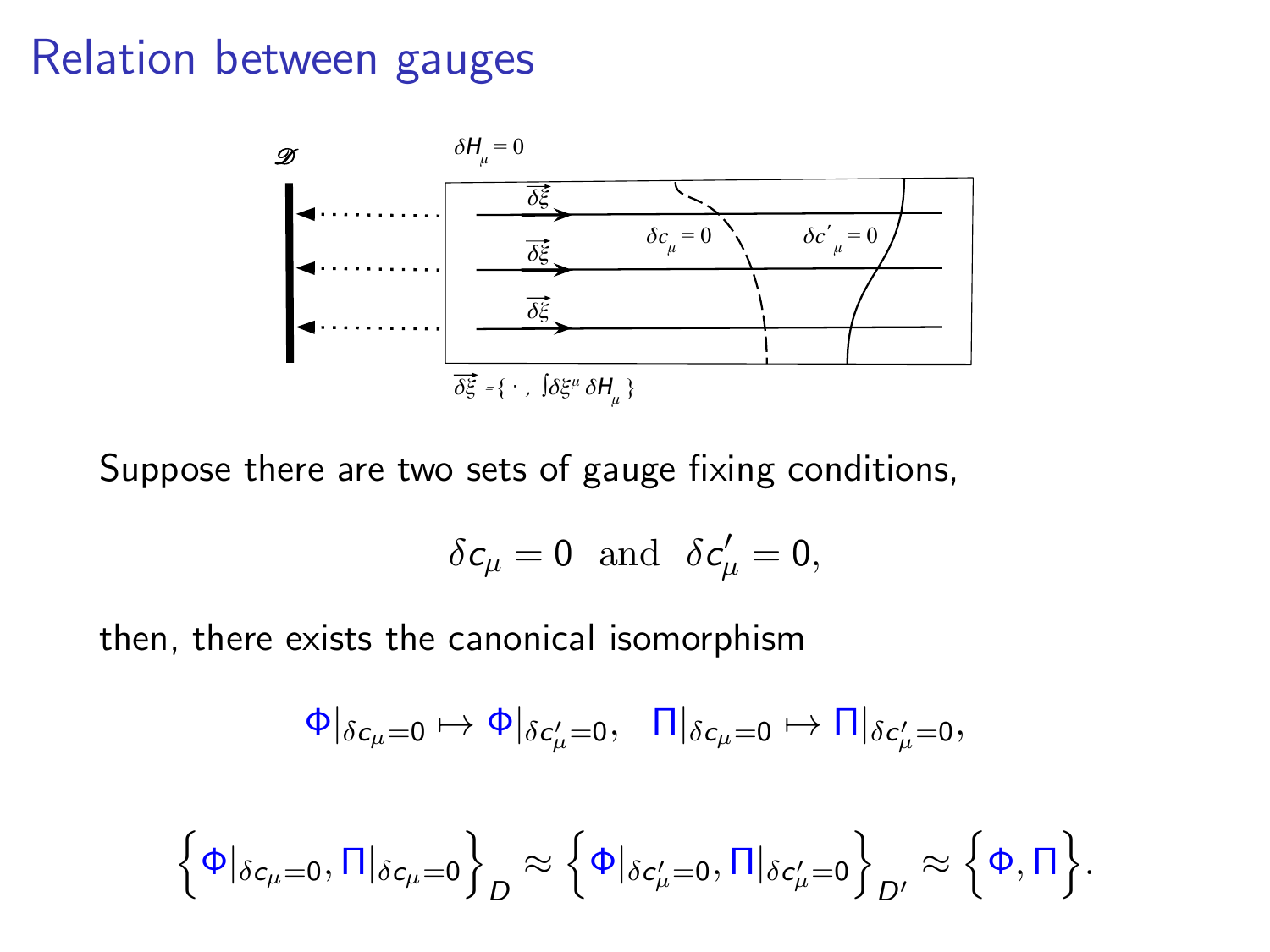## Gauge-fixing conditions

1. The lapse & shifts are on equal footing with the three-metric perturbations in the configuration space approach.

 $\int N\{\delta c_i, \mathcal{H}_0^{(2S)}\}$  $\{^{(2S)}_{0}\} + \delta N \{\delta \mathsf{c}_i, \delta \mathcal{H}_0\} + \delta N^{\vec{k}} \{\delta \mathsf{c}_i, \delta \mathcal{H}_{\vec{k}}\} \approx 0,$ 

is a condition for  $\delta N$  and  $\delta N^{\vec{k}}$  or for  $\delta c_i.$ 

2. Invertible map:

 $(\delta q_1, \delta q_2, \delta \pi_1, \delta \pi_2, \delta \rho^{\phi}, \delta \phi) \leftrightarrow (\delta q, \delta R, \delta \theta, \delta \sigma, \delta \rho, \delta \phi).$ 

3. Examples of gauges

**Uniform density gauge**:  $\delta \rho = 0$  and  $\delta q = 0$ ,

$$
\Phi|_{\delta c_{\mu}=0} = \frac{4}{3} a \delta \sigma + a^3 \left( \frac{\alpha}{6(\alpha-1)} \frac{p^2}{k^2} - \frac{4}{3} \right) \delta \theta,
$$
  

$$
\Pi|_{\delta c_{\mu}=0} = -2(\alpha-1) a^{-1} p^{-1} \delta \sigma + a p^{-1} \left( 2(\alpha-1) - \frac{1}{4} (\alpha-2) \frac{p^2}{k^2} \right) \delta \theta
$$
  

$$
\frac{\delta N}{N} = \frac{8 a k^2}{3 p} (\delta \sigma - a^2 \delta \theta) + \frac{2 a}{p} \delta \theta, \frac{\delta N^{\vec{k}}}{N} = -\frac{8(\alpha-1)}{a^2 p^2 \alpha} (\delta \sigma - a^2 \delta \theta),
$$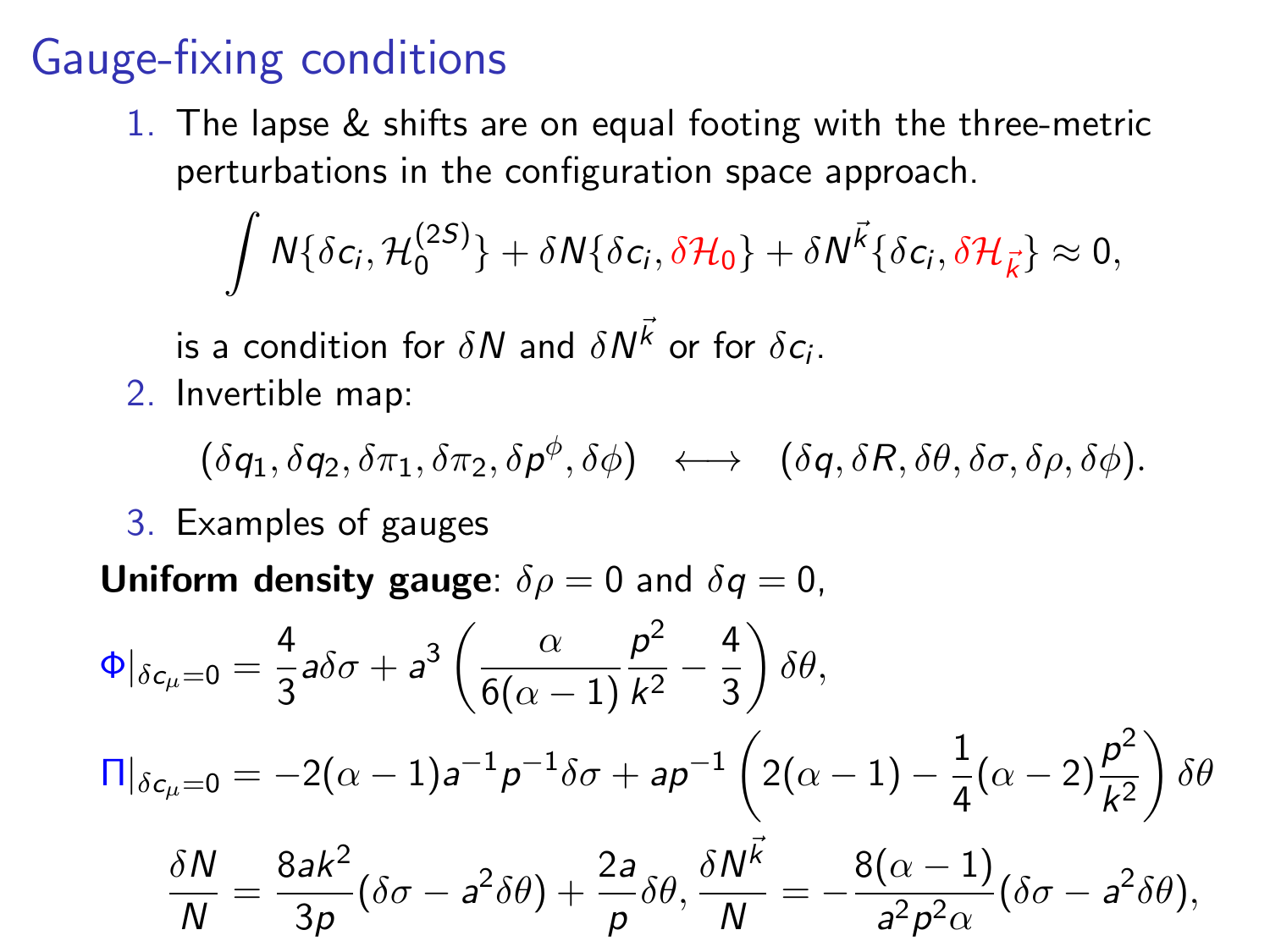### Gauge-fixing conditions II

**Comoving orthogonal**:  $\delta\phi = 0$  and  $\delta\rho + \frac{\alpha}{12(\alpha)}$  $12(\alpha-1)$  $p^2$  $\frac{p}{a^8}\delta q=0,$ 

 $\rightarrow$ 

$$
\Phi|_{\delta c_{\mu}=0} = \frac{\alpha}{\alpha - 1} \frac{\rho}{4} \frac{a^4}{k^2} \delta R,
$$
  

$$
\Pi|_{\delta c_{\mu}=0} = -\frac{\delta q}{2a^6} - \frac{3(\alpha - 2)}{8} \frac{a^2}{k^2} \delta R.
$$

$$
\frac{\delta N^k}{N}=0, \frac{\delta N}{N}=\frac{\delta q}{2a^6(\alpha-1)}.
$$

**Longitudinal gauge**:  $\delta R - \frac{2}{3}$  $\frac{2}{3}$ a $^{-8}$ k $^2$  $\delta q = 0$  and  $\frac{\delta N^{\vec{k}}}{N} = 0 \Rightarrow \delta \sigma = 0$ ,  $\frac{\delta N}{N}=\frac{1}{6}$  $\frac{1}{6}$ a $6\delta q$ ,

$$
\Phi|_{\delta c_{\mu}=0} = -\frac{4}{3}a^3 \delta \theta + \frac{\alpha}{\alpha - 1} \frac{p}{4} \frac{a^4}{k^2} \delta R,
$$
  

$$
\Pi|_{\delta c_{\mu}=0} = \frac{2(\alpha - 1)(\alpha - 2)}{\alpha} a p^{-1} \delta \theta + a^2 \left( \frac{6(\alpha - 1)}{\alpha p^2} - \frac{3(\alpha - 2)}{8k^2} \right) \delta R.
$$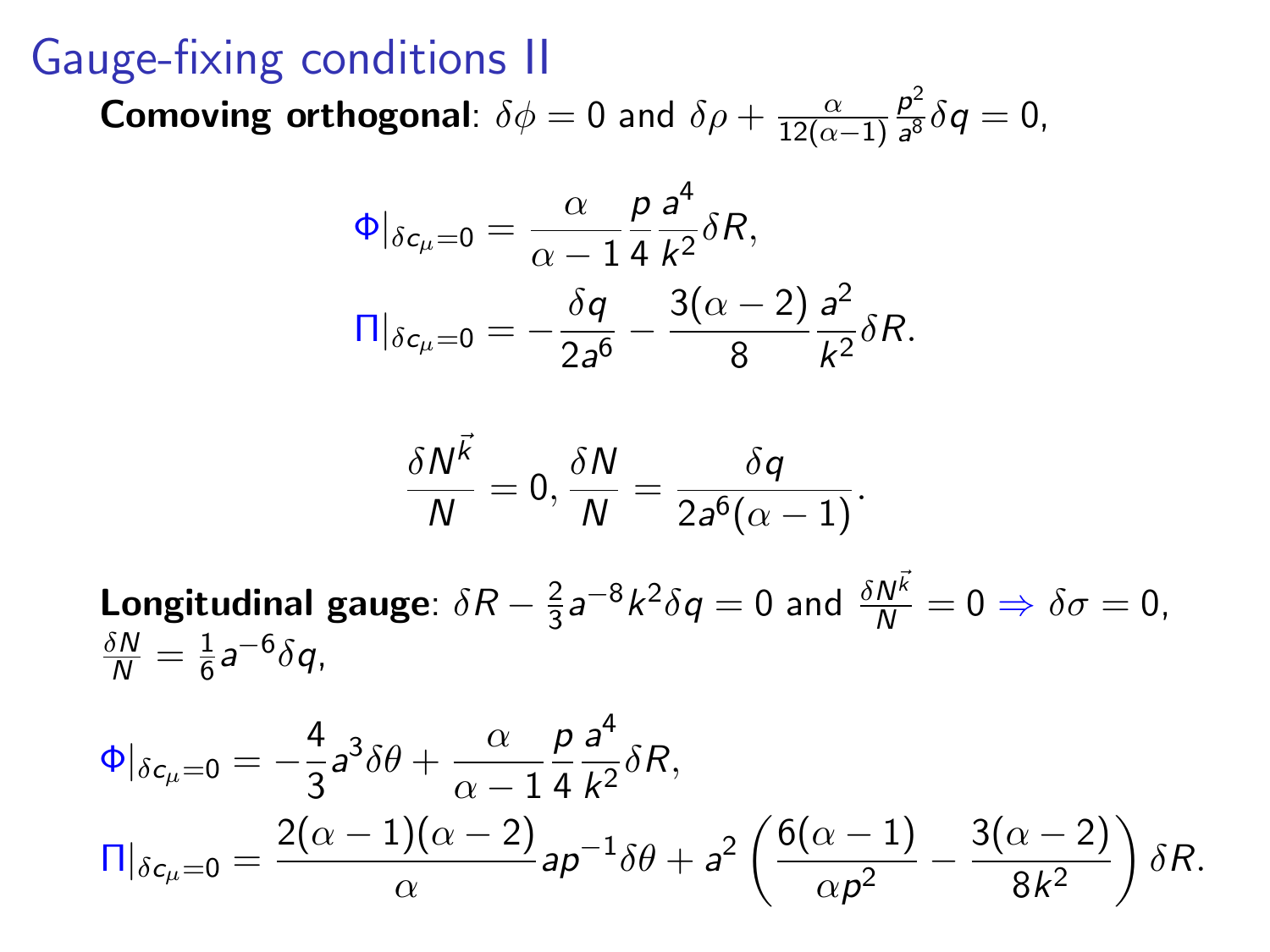#### Extension to the multifluid case

Replace  $\mathcal{H}_f$  with  $\sum_i \mathcal{H}_{f_i}.$  There are 2 $n$  Dirac observables for  $n$ fluids,

$$
\Phi_i := \delta D_{2i} = \bar{p}^{\phi_i} \delta \phi_i + \frac{a^{\frac{-3}{\alpha_i - 1}} p^{\mathsf{T}_i}}{ap} \left( 3 \delta q_1 - \delta q_2 \right),
$$
  

$$
\Pi_i := \delta D_{1i} = \frac{\delta p^{\phi_i}}{\bar{p}^{\phi_i}} - \frac{\delta q_2}{2a^2},
$$

where  $\{\Phi_i(\vec{k}),\Pi_j(-\vec{l})\}=\delta_{ij}\delta_{\vec{k},\vec{l}}$  (up to first order). The reduced Hamiltonian:

$$
\mathbf{H} = N\mathcal{H}_0\Big|^{(0)} + \sum_i \frac{a^{\frac{-3}{\alpha_i - 1}} p^{\mathsf{T}_i}}{2(\alpha_i - 1)} \Pi_i^2 + \sum_i \frac{k^2 a^{-2}}{2a^{\frac{-3}{\alpha_i - 1}} p^{\mathsf{T}_i}} \Phi_i^2
$$

$$
-\frac{3a^{-2} p^{-1}}{2} \left(\sum_k \Phi_k\right) \left(\sum_i a^{\frac{-3}{\alpha_i - 1}} p^{\mathsf{T}_i} \Pi_i\right) + \frac{3a^{-3}}{8} \left(\sum_k \Phi_k\right)^2.
$$